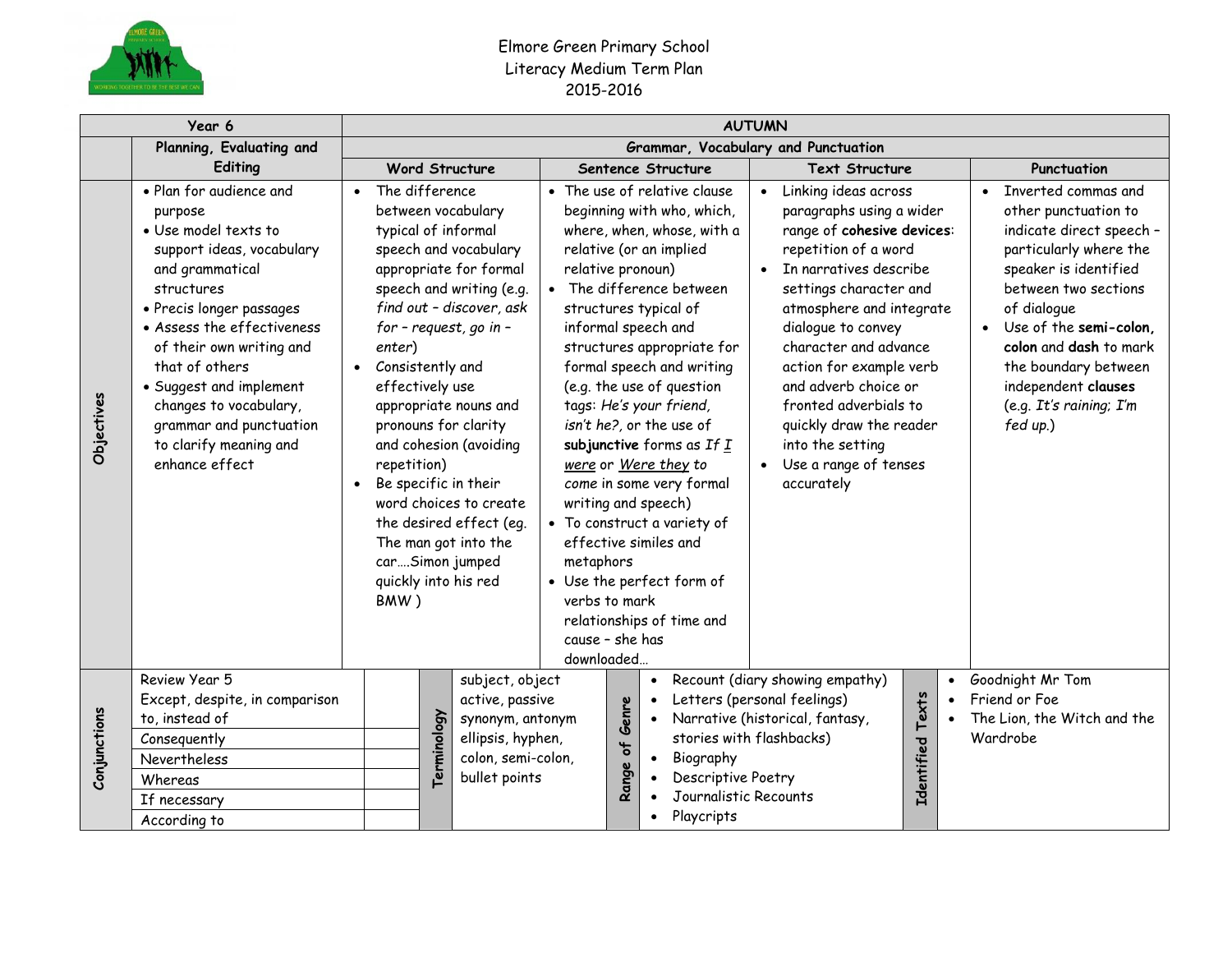

## Elmore Green Primary School Literacy Medium Term Plan 2015-2016

|              | Year 6                                                                                                                                                                                                                                                                                                                                                       | <b>SPRING</b>                              |  |                                                                                                                                                                                                                                                                |                                    |                                                                                                                                                                                                                                                                                                                                                                                                                                                                                                                                                                |          |           |                                                                                                                                                                                                                                                                                                                                                                  |                  |                                                                                                                                                                                                                                                                                                   |  |
|--------------|--------------------------------------------------------------------------------------------------------------------------------------------------------------------------------------------------------------------------------------------------------------------------------------------------------------------------------------------------------------|--------------------------------------------|--|----------------------------------------------------------------------------------------------------------------------------------------------------------------------------------------------------------------------------------------------------------------|------------------------------------|----------------------------------------------------------------------------------------------------------------------------------------------------------------------------------------------------------------------------------------------------------------------------------------------------------------------------------------------------------------------------------------------------------------------------------------------------------------------------------------------------------------------------------------------------------------|----------|-----------|------------------------------------------------------------------------------------------------------------------------------------------------------------------------------------------------------------------------------------------------------------------------------------------------------------------------------------------------------------------|------------------|---------------------------------------------------------------------------------------------------------------------------------------------------------------------------------------------------------------------------------------------------------------------------------------------------|--|
|              | Planning, Evaluating and                                                                                                                                                                                                                                                                                                                                     | Grammar, Vocabulary and Punctuation        |  |                                                                                                                                                                                                                                                                |                                    |                                                                                                                                                                                                                                                                                                                                                                                                                                                                                                                                                                |          |           |                                                                                                                                                                                                                                                                                                                                                                  |                  |                                                                                                                                                                                                                                                                                                   |  |
|              | Editing                                                                                                                                                                                                                                                                                                                                                      |                                            |  | <b>Word Structure</b>                                                                                                                                                                                                                                          |                                    |                                                                                                                                                                                                                                                                                                                                                                                                                                                                                                                                                                |          |           | <b>Text Structure</b>                                                                                                                                                                                                                                                                                                                                            |                  | Punctuation                                                                                                                                                                                                                                                                                       |  |
|              |                                                                                                                                                                                                                                                                                                                                                              |                                            |  |                                                                                                                                                                                                                                                                |                                    | <b>Structure</b>                                                                                                                                                                                                                                                                                                                                                                                                                                                                                                                                               |          |           |                                                                                                                                                                                                                                                                                                                                                                  |                  |                                                                                                                                                                                                                                                                                                   |  |
| Objectives   | · Plan for audience and<br>purpose<br>• Use model texts to<br>support ideas, vocabulary<br>and grammatical<br>structures<br>• Precis longer passages<br>• Assess the effectiveness<br>of their own writing and<br>that of others<br>• Suggest and implement<br>changes to vocabulary,<br>grammar and punctuation<br>to clarify meaning and<br>enhance effect | vocabulary for<br>description<br>$\bullet$ |  | Select appropriate<br>vocabulary - eg rich<br>To recognise and begin<br>to choose vocabulary<br>and structures that are<br>appropriate for formal<br>writing, including<br>subjunctive forms<br>(used to express a<br>hypothetical situation<br>e.g. if I were |                                    | • Use of the passive to<br>affect the presentation<br>of information in a<br>sentence (e.g. I broke<br>the window in the<br>greenhouse versus The<br>window in the<br>greenhouse was broken)<br>· To use expanded noun<br>phrases to convey<br>complicated information<br>concisely (e.g.the rare,<br>beautiful, six-inch long<br>butterfly, with crimson-<br>tipped, blue and green<br>wings<br>• To correctly use first,<br>second and third person<br>• Use a pattern of three<br>for description and<br>effectively expand each<br>part into a full phrase |          |           | Linking ideas across<br>$\bullet$<br>paragraphs using a<br>wider range of cohesive<br>devices: grammatical<br>connections (e.g. the<br>use of adverbials such<br>as on the other hand, in<br>contrast, or as a<br>consequence), and<br>ellipsis<br>Layout devices, (for e.g.<br>headings, sub-headings,<br>columns, bullets, or<br>tables, to structure<br>text) |                  | Use of the colon to<br>introduce a list and use<br>of semi-colons within<br>lists<br>How hyphens can be<br>$\bullet$<br>used to avoid ambiguity<br>(e.g. man eating shark<br>versus man-eating<br>shark, or recover<br>versus re-cover)<br>Punctuation of bullet<br>points to list<br>information |  |
| Conjunctions | Review Year 5<br>Except, despite, in comparison to,                                                                                                                                                                                                                                                                                                          |                                            |  |                                                                                                                                                                                                                                                                | subject, object<br>active, passive |                                                                                                                                                                                                                                                                                                                                                                                                                                                                                                                                                                |          |           | • Non-chronological<br>reports                                                                                                                                                                                                                                                                                                                                   |                  | • Journey to the River<br>Sea                                                                                                                                                                                                                                                                     |  |
|              | instead of<br>Consequently                                                                                                                                                                                                                                                                                                                                   |                                            |  |                                                                                                                                                                                                                                                                |                                    | synonym, antonym<br>ellipsis, hyphen, colon,                                                                                                                                                                                                                                                                                                                                                                                                                                                                                                                   |          |           | Narrative (adventure)                                                                                                                                                                                                                                                                                                                                            |                  |                                                                                                                                                                                                                                                                                                   |  |
|              | Nevertheless                                                                                                                                                                                                                                                                                                                                                 |                                            |  |                                                                                                                                                                                                                                                                |                                    | semi-colon, bullet points                                                                                                                                                                                                                                                                                                                                                                                                                                                                                                                                      | Genres   | $\bullet$ | Explorers log (recount -                                                                                                                                                                                                                                                                                                                                         |                  |                                                                                                                                                                                                                                                                                                   |  |
|              |                                                                                                                                                                                                                                                                                                                                                              |                                            |  | Vocabulary                                                                                                                                                                                                                                                     |                                    |                                                                                                                                                                                                                                                                                                                                                                                                                                                                                                                                                                |          |           | diary)<br>Explanation                                                                                                                                                                                                                                                                                                                                            |                  |                                                                                                                                                                                                                                                                                                   |  |
|              | Whereas                                                                                                                                                                                                                                                                                                                                                      |                                            |  |                                                                                                                                                                                                                                                                |                                    |                                                                                                                                                                                                                                                                                                                                                                                                                                                                                                                                                                | Range of |           | Discussion                                                                                                                                                                                                                                                                                                                                                       | Identified Texts |                                                                                                                                                                                                                                                                                                   |  |
|              | If necessary                                                                                                                                                                                                                                                                                                                                                 |                                            |  |                                                                                                                                                                                                                                                                |                                    |                                                                                                                                                                                                                                                                                                                                                                                                                                                                                                                                                                |          |           |                                                                                                                                                                                                                                                                                                                                                                  |                  |                                                                                                                                                                                                                                                                                                   |  |
|              | According to                                                                                                                                                                                                                                                                                                                                                 |                                            |  |                                                                                                                                                                                                                                                                |                                    |                                                                                                                                                                                                                                                                                                                                                                                                                                                                                                                                                                |          |           |                                                                                                                                                                                                                                                                                                                                                                  |                  |                                                                                                                                                                                                                                                                                                   |  |
|              |                                                                                                                                                                                                                                                                                                                                                              |                                            |  |                                                                                                                                                                                                                                                                |                                    |                                                                                                                                                                                                                                                                                                                                                                                                                                                                                                                                                                |          |           |                                                                                                                                                                                                                                                                                                                                                                  |                  |                                                                                                                                                                                                                                                                                                   |  |